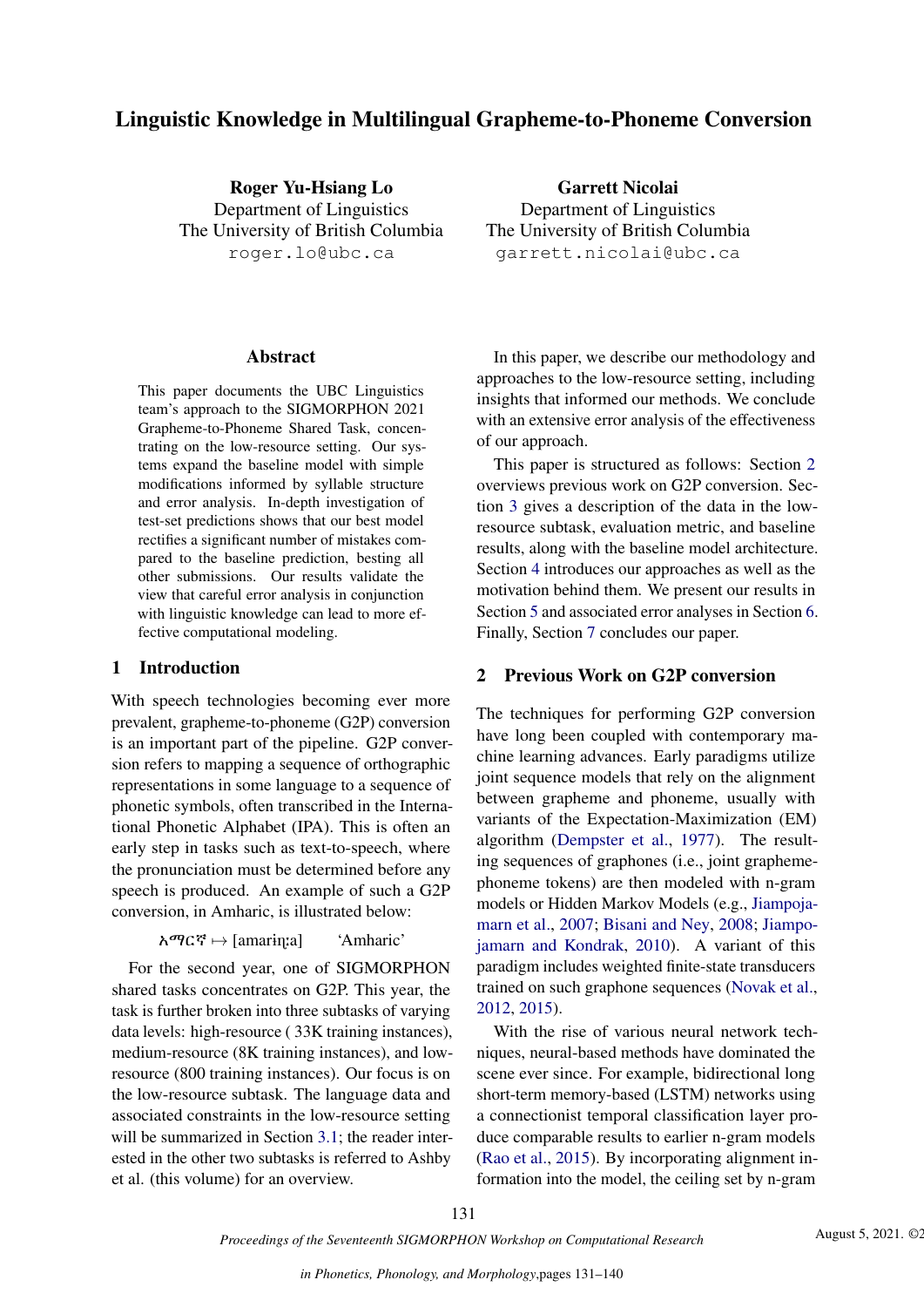models has since been broken [\(Yao and Zweig,](#page-9-0) [2015\)](#page-9-0). Attention further improved the performance, as attentional encoder-decoders [\(Toshniwal and](#page-8-7) [Livescu,](#page-8-7) [2016\)](#page-8-7) learned to focus on specific input sequences. As attention became "all that was needed" [\(Vaswani et al.,](#page-8-8) [2017\)](#page-8-8), transformer-based architectures have begun looming large (e.g., [Yolchuyeva](#page-9-1) [et al.,](#page-9-1) [2019\)](#page-9-1).

Recent years have also seen works that capitalize on multilingual data to train a single model with grapheme-phoneme pairs from multiple languages. For example, various systems from last year's shared task submissions learned from a multilingual signal (e.g., [ElSaadany and Suter,](#page-8-9) [2020;](#page-8-9) [Peters and Martins,](#page-8-10) [2020;](#page-8-10) [Vesik et al.,](#page-8-11) [2020\)](#page-8-11).

### <span id="page-1-1"></span>3 The Low-resource Subtask

This section provides relevant information concerning the low-resource subtask.

#### <span id="page-1-0"></span>3.1 Task Data

The provided data in the low-resource subtask come from ten languages<sup>[1](#page-1-2)</sup>: Adyghe ( $\text{ady}$ ; in the Cyrillic script), Modern Greek (gre; in the Greek alphabet), Icelandic (ice), Italian (ita), Khmer (khm; in the Khmer script, which is an alphasyllabary system), Latvian (lat), Maltese transliterated into the Latin script (mlt\_latn), Romanian (rum), Slovene (slv), and the South Wales dialect of Welsh (wel  $\mathbb{S}^{w}$ ). The data are extracted from Wikitionary<sup>[2](#page-1-3)</sup> using WikiPron [\(Lee et al.,](#page-8-12) [2020\)](#page-8-12), and filtered and downsampled with proprietary techniques, resulting in each language having 1,000 labeled grapheme-phoneme pairs, split into a training set of 800 pairs, a development set of 100 pairs, and a blind test set of 100 pairs.

### 3.2 The Evaluation Metric

This year, the evaluation metric is the word error rate (WER), which is simply the percentage of words for which the predicted transcription sequence differs from the ground-truth transcription. Different systems are ranked based on the macroaverage over all languages, with lower scores indicating better systems. We also adopted this metric when evaluating our models on the development sets.

#### 3.3 Baselines

The official baselines for individual languages are based on an ensembled neural transducer trained with the imitation learning (IL) paradigm [\(Makarov](#page-8-13) [and Clematide,](#page-8-13) [2018a\)](#page-8-13). The baseline WERs are tabulated in Table [3.](#page-4-1) In what follows, we overview this baseline neural-transducer system, as our models are built on top of this system. The detailed formal description of the baseline system can be found in [Makarov and Clematide](#page-8-13) [\(2018a,](#page-8-13)[b](#page-8-14)[,c,](#page-8-15) [2020\)](#page-8-16).

The neural transducer in question defines a conditional distribution over edit actions, such as copy, deletion, insertion, and substitution:

$$
p_{\theta}(\boldsymbol{y}, \boldsymbol{a}|x) = \prod_{j=1}^{|\boldsymbol{a}|} p_{\theta}(a_j|a_{
$$

where  $x$  denotes an input sequence of graphemes, and  $\mathbf{a} = a_1 \dots a_{|\mathbf{a}|}$  stands for a sequence of edit actions. Note that the ouput sequence  $y$  is missing from the conditional probability on the right-hand side as it can be deterministically computed from  $x$ and a. The model is implemented with an LSTM decoder, coupled with a bidirectional LSTM encoder.

The model is trained with IL and therefore demands an expert policy, which contains demonstrations of how the task can be optimally solved given any configuration. Cast as IL, the mapping from graphemes to phonemes can be understood as following an optimal path dictated by the expert policy that gradually turns input orthographic symbols to output IPA characters. To acquire the expert policy, a Stochastic Edit Distance [\(Ristad and Yian](#page-8-17)[ilos,](#page-8-17) [1998\)](#page-8-17) model trained with the EM algorithm is employed to find an edit sequence consisting of four types of edits: copy, deletion, insertion, and substitution. During training time, the expert policy is queried to identify the next optimal edit that minimizes the following objective expressed in terms of Levenshtein distance and edit sequence cost:

$$
\beta \text{ED}(\hat{\boldsymbol{y}}, \boldsymbol{y}) + \text{ED}(\boldsymbol{x}, \hat{\boldsymbol{y}}), \beta \ge 1,
$$

where the first term is the Levenshtein distance between the target sequence  $y$  and the predicted sequence  $\hat{y}$ , and the second term measures the cost of editing x to  $\hat{y}$ .

The baseline is run with default hyperparameter values, which include ten different initial seeds and a beam of size 4 during inference. The predictions of these individual models are ensembled using a

<span id="page-1-2"></span> $<sup>1</sup>$ All output is represented in IPA; unless specified other-</sup> wise, the input is written in the Latin alphabet.

<span id="page-1-3"></span><sup>2</sup><https://www.wiktionary.org/>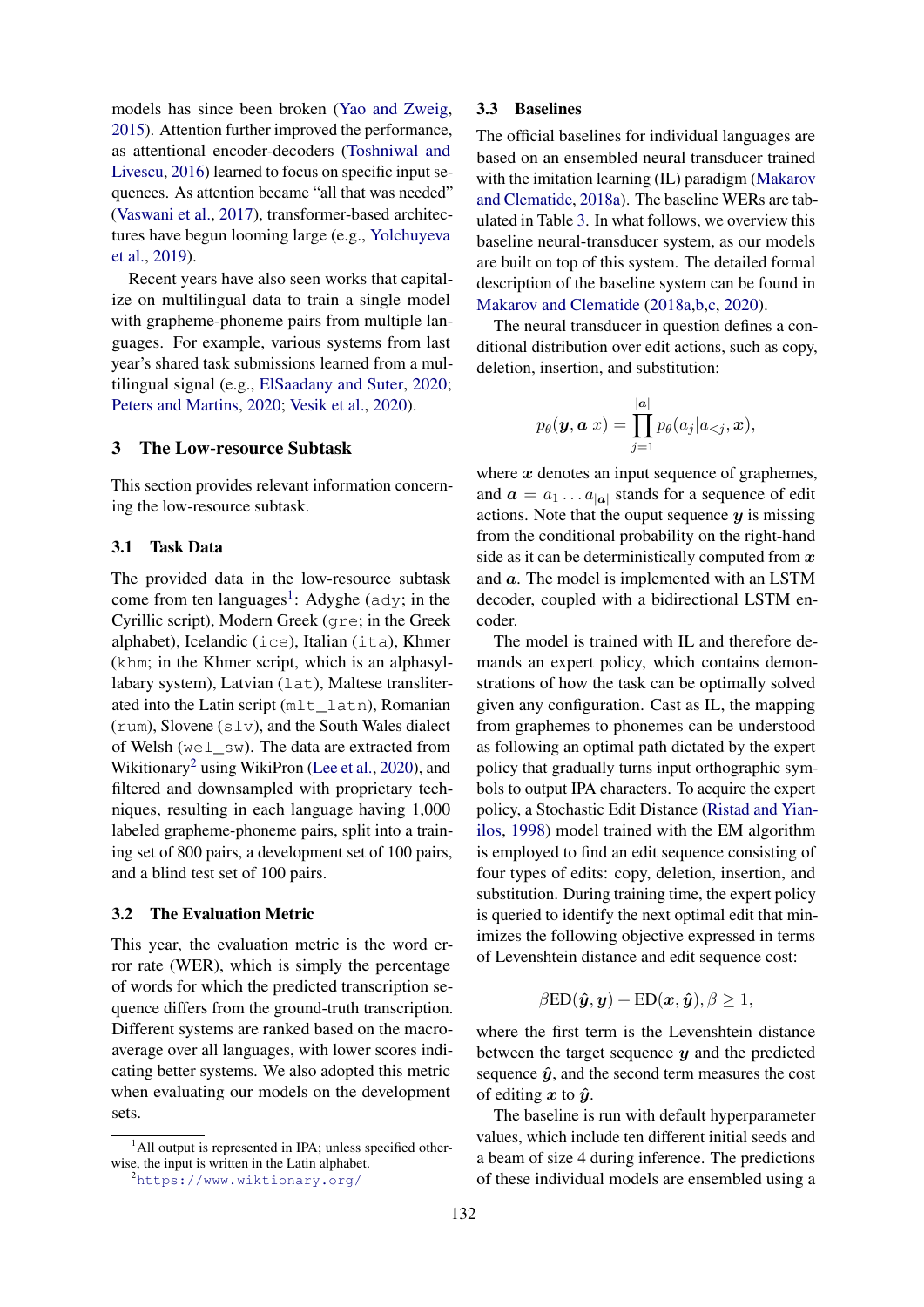voting majority. Early efforts to modify the ensemble to incorporate system confidence showed that a majority ensemble was sufficient.

This model has proved to be competitive, judging from its performance on the previous year's G2P shared task. We therefore decided to use it as the foundation to construct our systems.

# <span id="page-2-0"></span>4 Our Approaches

This section lays out our attempted approaches. We investigate two alternatives, both linguistic in nature. The first is inspired by a universal linguistic structure—the syllable—and the other by the error patterns discerned from the baseline predictions on the development data.

# 4.1 System 1: Augmenting Data with Unsupervised Syllable Boundaries

Our first approach originates from the observation that, in natural languages, a sequence of sounds does not just assume a flat structure. Neighboring sounds group to form units, such as the onset, nucleus, and coda. In turn, these units can further project to a syllable (see Figure [1](#page-2-1) for an example of such projection). Syllables are useful structural units in describing various linguistic phenomena and indeed in predicting the pronunciation of a word in some languages (e.g., [Treiman,](#page-8-18) [1994\)](#page-8-18). For instance, in Dutch, the vowel quality of the nucleus can be reliably inferred from the spelling after proper syllabification: *.dag.* [dax] 'day' but *.da.gen.* [da:yon] 'days', where . marks syllable boundaries. Note that *a* in a closed syllable is pronounced as the short vowel  $[a]$ , but as the long vowel [a:] in an open syllable. In applying syllabification to G2P conversion, [van Esch et al.](#page-8-19) [\(2016\)](#page-8-19) find that training RNNs to jointly predict phoneme sequences, syllabification, and stress leads to further performance gains in some languages, compared to models trained without syllabification and stress information.

<span id="page-2-1"></span>

Figure 1: The syllable structure of *twelfth* [twelf $\theta$ ]

To identify syllable boundaries in the input sequence, we adopted a simple heuristic, the specific steps of which are listed below:<sup>[3](#page-2-2)</sup>

- 1. Find vowels in the output: We first identify the vowels in the phoneme sequence by comparing each segment with the vowel symbols from the IPA chart. For instance, the symbols [ø] and [y] in [t<sup>h</sup>røyst] for Icelandic *traust* are vowels because they match the vowel symbols [ø] and [y] on the IPA chart.
- 2. Find vowels in the input: Next we align the grapheme sequence with the phoneme sequence using an unsupervised many-to-many aligner [\(Jiampojamarn et al.,](#page-8-1) [2007;](#page-8-1) [Jiampo](#page-8-3)[jamarn and Kondrak,](#page-8-3) [2010\)](#page-8-3). By identifying graphemes that are aligned to phonemic vowels, we can identify vowels in the input. Using the Icelandic example again, the aligner produces a one-to-one mapping:  $t \mapsto t^h$ ,  $r \mapsto r$ , *a*  $\mapsto \emptyset$ ,  $u \mapsto y$ ,  $s \mapsto s$ , and  $t \mapsto t$ . We therefore assume that the input characters *a* and *u* represent two vowels. Note that this step is often redundant for input sequences based on the Latin script but is useful in identifying vowel symbols in other scripts.
- 3. Find valid onsets and codas: A key step in syllabification is to identify which sequences of consonants can form an onset or a coda. Without resorting to linguistic knowledge, one way to identify valid onsets and codas is to look at the two ends of a word—consonant sequences appearing word-initially before the first vowel are valid onsets, and consonant sequences after the final vowel are valid codas. Looping through each input sequence in the training data gives us a list of valid onsets and codas. In the Icelandic example *traust*, the initial *tr* sequence must be a valid onset, and the final *st* sequence a valid coda.
- 4. Break word-medial consonant sequences into an onset and a coda: Unfortunately identifying onsets and codas among wordmedial consonant sequences is not as straightforward. For example, how do we know the

<span id="page-2-2"></span><sup>&</sup>lt;sup>3</sup>We are aware that different languages permit distinct syllable constituents (e.g., some languages allow syllabic consonants while others do not), but given the restriction that we are not allowed to use external resources in the low-resource subtask, we simply assume that all syllables must contain a vowel.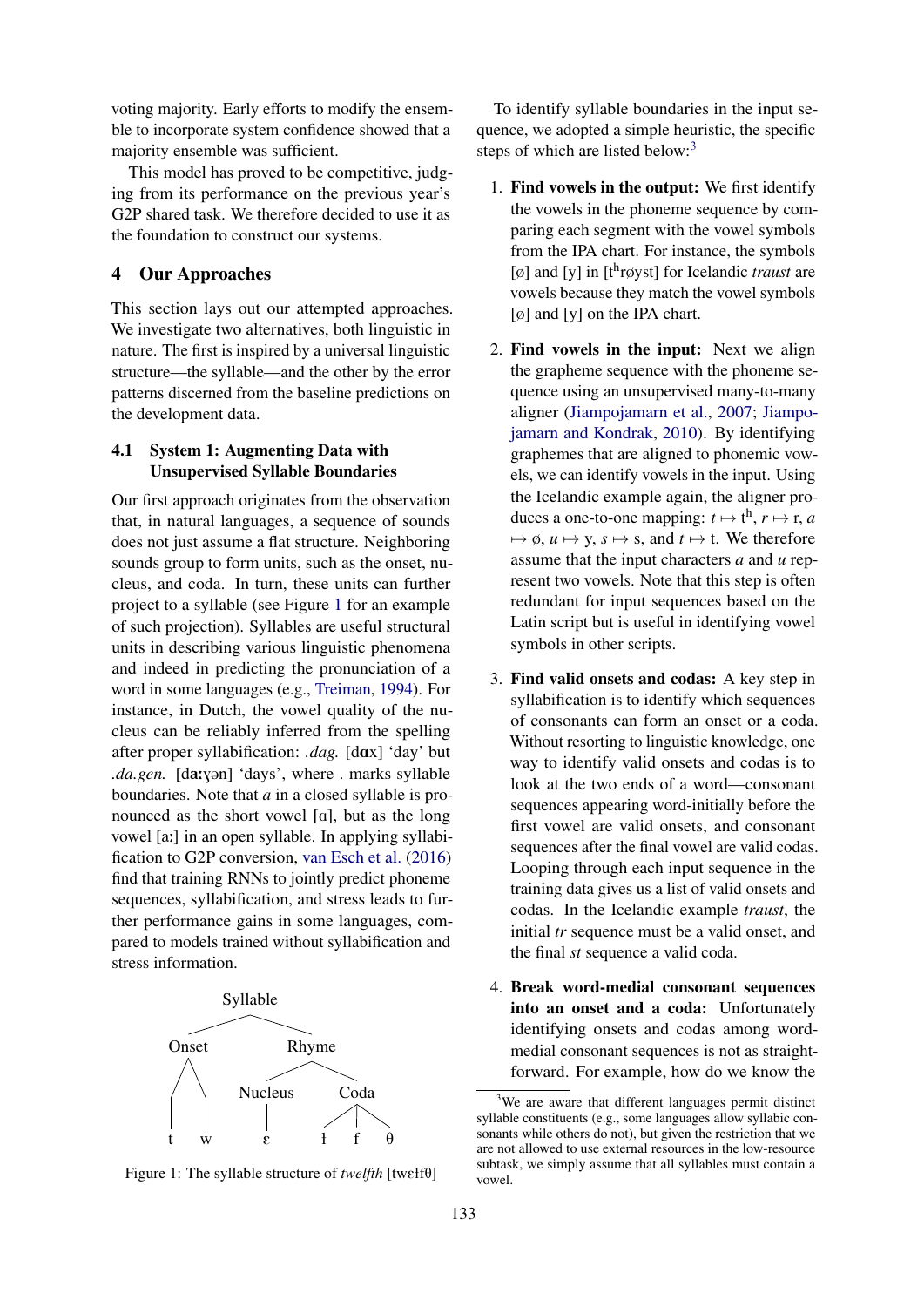sequence in the input V*ngstr*V (V for a vowel character) should be parsed as V*ng.str*V, as V*n.gstr*V, or even as V*.ngstr*V? To tackle this problem, we use the valid onset and coda lists gathered from the previous step: we split the consonant sequence into two parts, and we choose the split where the first part is a valid coda and the second part a valid onset. For instance, suppose we have an onset list {*str*, *tr*} and a coda list {*ng*, *st*}. This implies that we only have a single valid split—V*ng.str*V so *ng* is treated as the coda for the previous syllable and *str* as the onset for the following syllable. In the case where more than one split is acceptable, we favor the split that produces a more complex onset, based on the linguistic heuristic that natural languages tend to tolerate more complex onsets than codas. For example, V*ng.str*V > V*ngs.tr*V. In the situation where none of the splits produces a concatenation of a valid coda and onset, we adopt the following heuristic:

- If there is only one medial consonant (such as in the case where the consonant can only occur word-internally but not in the onset or coda position), this consonant is classified as the onset for the following syllable.
- If there is more than one consonant, the first consonant is classified as the coda and attached to the previous syllable while the rest as the onset of the following syllable.

Of course, this procedure is not free of errors (e.g., some languages have onsets that are only allowed word-medially, so word-initial onsets will naturally not include them), but overall it gives reasonable results.

5. Form syllables: The last step is to put together consonant and vowel characters to form syllables. The simplest approach is to allow each vowel character to be projected as a nucleus and distribute onsets and codas around these nuclei to build syllables. If there are four vowels in the input, there are likewise four syllables. There is one important caveat, however. When there are two or more consecutive vowel characters, some languages prefer to merge them into a single vowel/nucleus in their pronunciation (e.g., Greek  $x\alpha \mapsto [ce]$ )

while other languages simply default to vowel hiatuses/two side-by-side nuclei (e.g., Italian  $badia \mapsto [badia]$ )—indeed, both are common cross-linguistically. We again rely on the alignment results in the second step to select the vowel segmentation strategy for individual languages.

After we have identified the syllables that compose each word, we augmented the input sequences with syllable boundaries. We identify four labels to distinguish different types of syllable boundaries:  $\langle cc \rangle$ ,  $\langle cv \rangle$ ,  $\langle vc \rangle$ , and  $\langle vv \rangle$ , depending on the classes of sound the segments straddling the syllable boundary belong to. For instance, the input sequence b  $\leq 1$  a v e r k s t æ ð i in Icelandic will be augmented to be b í <vc> l a <vc> v e r k <cc> s t  $\alpha \leq v \leq \delta$  i. We applied the same syllabification algorithm to all languages to generate new input sequences, with the exception of Khmer, as the Khmer script does not permit a straightforward linear mapping between input and output sequences, which is crucial for the vowel identification step. We then used these syllabified input sequences, along with their target transcriptions, as the training data for the baseline model. $4$ 

# 4.2 System 2: Penalizing Vowel and Diacritic Errors

Our second approach focuses on the training objective of the baseline model, and is driven by the errors we observed in the baseline predictions. Specifically, we noticed that the majority of errors for the languages with a high WER—Khmer, Latvian, and Slovene—concerned vowels, some examples of which are given in Table [1.](#page-4-2) Note the nature of these mistakes: the mismatch can be in the vowel quality (e.g.,  $[\circ]$  for  $[\circ]$ ), in the vowel length (e.g.,  $[\hat{a}$ :] for  $[\hat{a}]$ ), in the pitch accent (e.g.,  $[i!]$  for  $[i!]$ ), or a combination thereof.

Based on the above observation, we modified the baseline model to explicitly address this vowelmismatching issue. We modified the objective such that erroneous vowel or diacritic (e.g., the lengthening marker [:]) predictions during training incur

<span id="page-3-0"></span><sup>&</sup>lt;sup>4</sup>The hyperparameters used are the default values provided in the baseline model code: character and action embedding  $=$ 100, encoder LSTM state dimension = decoder LSTM state  $dimension = 200$ , encoder layer = decoder layer = 1, beam width  $= 4$ , roll-in hyperparameter  $= 1$ , epochs  $= 60$ , patience  $= 12$ , batch size  $= 5$ , EM iterations  $= 10$ , ensemble size  $=$ 10.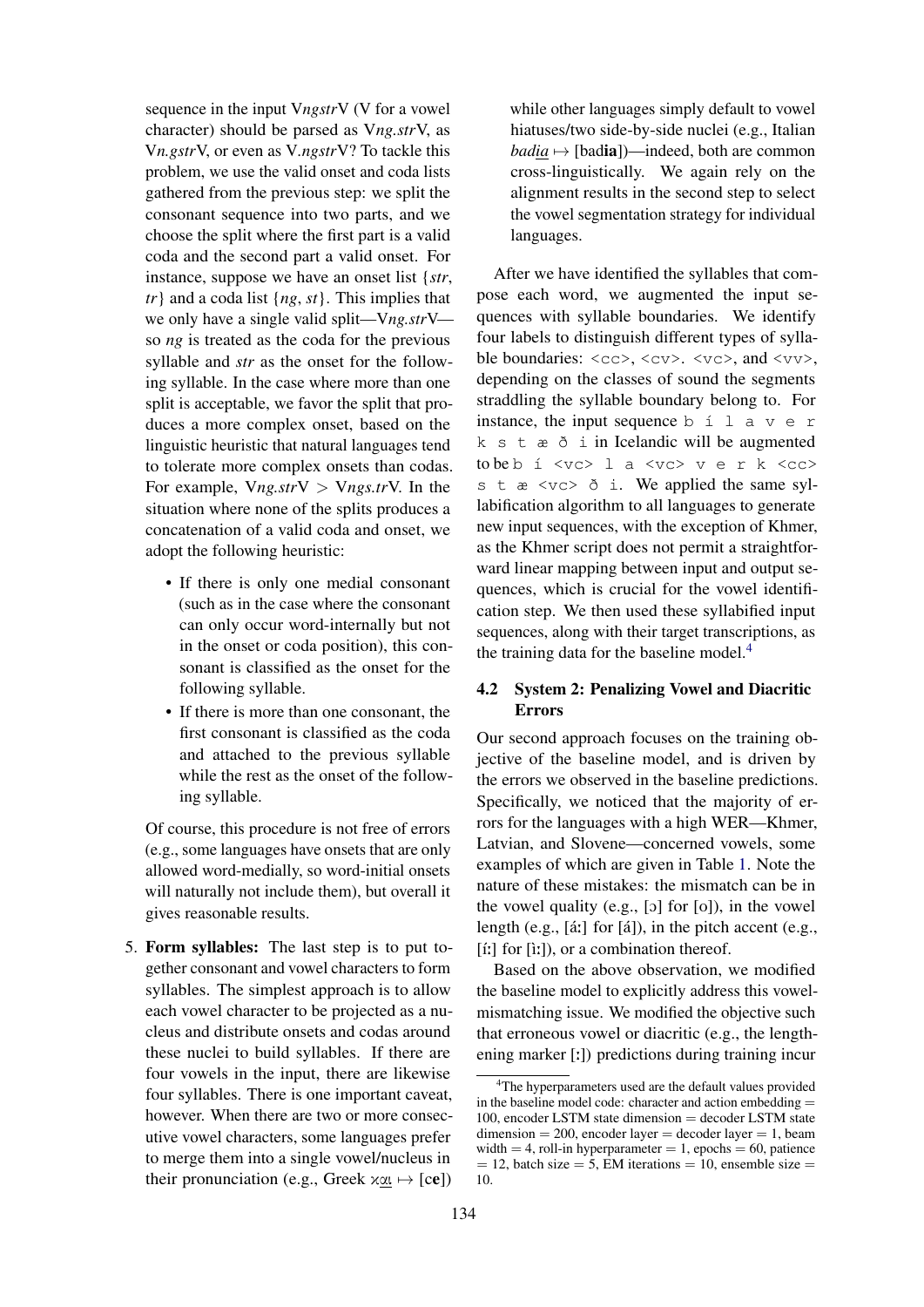<span id="page-4-2"></span>

| Language | Target                                                                | <b>Baseline</b> prediction                                       |
|----------|-----------------------------------------------------------------------|------------------------------------------------------------------|
| khm      | n u h<br>$i$ ic $r$<br>$s p \, \breve{\mathbf{o}} \, \mathbf{a} \, n$ | n ŭəh<br>$\vec{r}$ e $\vec{e}$ j<br>span                         |
| lat      | tse:1s<br>$j$ <b>u</b> $\bar{o}$ <b>k</b> s<br>vâls                   | ts <b>ê</b> : Is<br>jùoks<br>værls                               |
| slv      | jó: gurt<br>$k$ r i: $\int$<br>zdáj                                   | $j$ $\sigma$ $q$ $\hat{u}$ : $r$ $t$<br>kr <b>í</b> : f<br>zdárj |

Table 1: Typical errors in the development set that involve vowels from Khmer (khm), Latvian (lat), and Slovene  $(s \, \text{lv})$ 

additional penalties. Each incorrectly-predicted vowel incurs this penalty. The penalty acts as a regularizer that forces the model to expend more effort on learning vowels. This modification is in the same spirit as the softmax-margin objective of [Gimpel and Smith](#page-8-20) [\(2010\)](#page-8-20), which penalizes highcost outputs more heavily, but our approach is even simpler—we merely supplement the loss with additional penalties for vowels and diacritics. We fine-tuned the vowel and diacritic penalties using a grid search on the development data, incrementing each by 0.1, from 0 to 0.5. In the cases of ties, we skewed higher as the penalties generally worked better at higher values. The final values used to generate predictions for the test data are listed in Table [2.](#page-4-3) We also note that the vowel penalty had significantly more impact than the diacritic penalty.

<span id="page-4-3"></span>

|          | Penalty |                 |  |
|----------|---------|-----------------|--|
| Language |         | Vowel Diacritic |  |
| ady      | 0.5     | 0.3             |  |
| qre      | 0.3     | 0.2             |  |
| ice      | 0.3     | 0.3             |  |
| ita      | 0.5     | 0.5             |  |
| khm      | 0.2     | 0.4             |  |
| lav      | 0.5     | 0.5             |  |
| mlt_latn | 0.2     | 0.2             |  |
| rum      | 0.5     | 0.2             |  |
| slv      | 0.4     | 0.4             |  |
| wel sw   | 0.4     | 0.5             |  |

Table 2: Vowel penalty and diacritic penalty values in the final models

### <span id="page-4-0"></span>5 Results

The performances of our systems, measured in WER, are juxtaposed with the official baseline results in Table [3.](#page-4-1) We first note that the baseline was particularly strong—gains were difficult to achieve for most languages. Our first system (Syl), which is based on syllabic information, unfortunately does not outperform the baseline. Our second system (VP), which includes additional penalties for vowels and diacritics, however, does outperform the baselines in several languages. Furthermore, the macro WER average not only outperforms the baseline, but all other submitted systems.

<span id="page-4-1"></span>

|          | WER             |      |      |  |
|----------|-----------------|------|------|--|
| Language | <b>Baseline</b> | Syl  | VP   |  |
| ady      | 22              | 25   | 22   |  |
| qre      | 21              | 22   | 22   |  |
| ice      | 12              | 13   | 11   |  |
| ita      | 19              | 20   | 22   |  |
| khm      | 34              | 31   | 28   |  |
| lav      | 55              | 58   | 49   |  |
| mlt_latn | 19              | 19   | 18   |  |
| rum      | 10              | 14   | 10   |  |
| slv      | 49              | 56   | 47   |  |
| wel sw   | 10              | 13   | 12   |  |
| Average  | 25.1            | 27.1 | 24.1 |  |

Table 3: Comparison of test-set results based on the word error rates (WERs)

It seems that extra syllable information does not help with predictions in this particular setting. It might be the case that additional syllable boundaries increase input variability without providing much useful information with the current neuraltransducer architecture. Alternatively, information about syllable boundary locations might be redundant for this set of languages. Finally, it is possible that the unsupervised nature of our syllable annotation was too noisy to aid the model. We leave these speculations as research questions for future endeavors and restrict the subsequent error analyses and discussion to the results from our vowelpenalty system.[5](#page-4-4)

<span id="page-4-4"></span> $5$ One reviewer raised a question of why only syllable boundaries, as opposed to smaller constituents, such as onsets or codas, are marked. Our hunch is that many phonological alternations happen at syllable boundaries, and that vowel length in some languages depends on whether the nucleus vowel is in a closed or open syllable. Also, given that adding syllable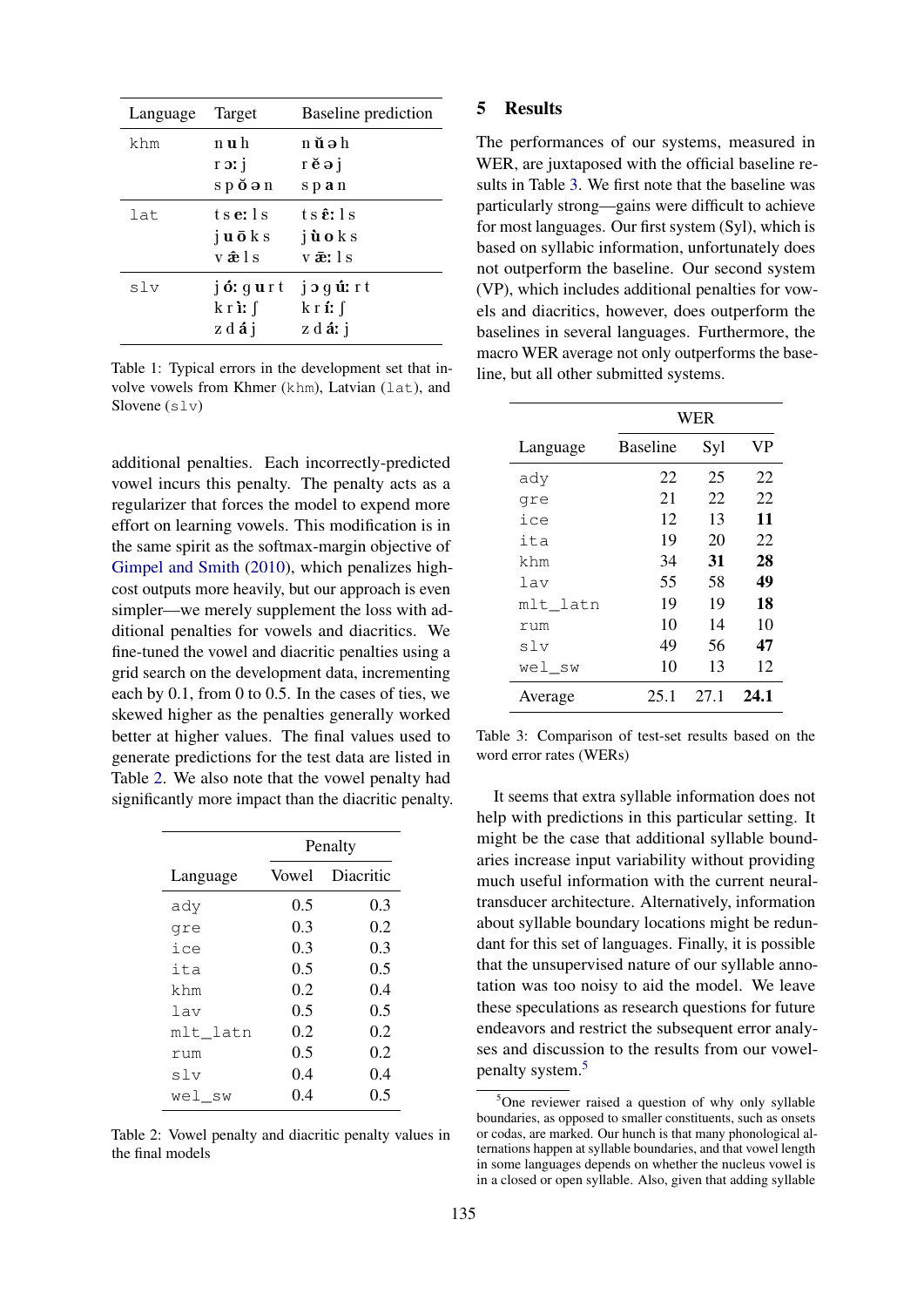<span id="page-5-2"></span>

Figure 2: Distributions of error types in test-set predictions across languages. Error types are distinguished based on whether an error involves only consonants, only vowels, or both. For example, C-V means that the error is caused by a ground-truth consonant being replaced by a vowel in the prediction. C- $\epsilon$  means that it is a deletion error where the ground-truth consonant is missing in the prediction while  $\epsilon$ -C represents an insertion error where a consonant is wrongly added.

### <span id="page-5-0"></span>6 Error Analyses

In this section, we provide detailed error analyses on the test-set predictions from our best system. The goals of these analyses are twofold: (i) to examine the aspects in which this model outperforms the baseline and to what extent, and (ii) to get a better understanding of the nature of errors made by the system—we believe that insights and improvements can be derived from a good grasp of error patterns.

We analyzed the mismatches between predicted sequences and ground-truth sequences at the segmental level. For this purpose, we again utilized many-to-many alignment [\(Jiampojamarn et al.,](#page-8-1) [2007;](#page-8-1) [Jiampojamarn and Kondrak,](#page-8-3) [2010\)](#page-8-3), but this time between a predicted sequence and the corre-sponding ground-truth sequence.<sup>[6](#page-5-1)</sup> For each error along the aligned sequence, we classified it into one of the three kinds:

- Those involving erroneous vowel insertions (e.g.,  $\epsilon \rightarrow$  [ə]), deletions (e.g., [ə]  $\rightarrow \epsilon$ ), or substitutions (e.g.,  $[\circ] \rightarrow [\alpha]$ ).
- In the same vein, those involving erroneous consonant insertions (e.g.,  $\epsilon \rightarrow [?]$ ), deletions

(e.g.,  $[?] \rightarrow \epsilon$ ), and substitutions (e.g.,  $[d] \rightarrow$ [t]).

• Those involving exchanges of a vowel and a consonant (e.g., [w]  $\rightarrow$  [u]) or vice versa.

The frequency of each error type made by the baseline model and our systems for each individual language is plotted in Figure [2.](#page-5-2) Some patterns are immediately clear. First, both systems have a similar pattern in terms of the distribution of error types across language, albeit that ours makes fewer errors on average. Second, both systems err on different elements, depending on the language. For instance, while Adyghe (ady) and Khmer (khm) have a more balanced distribution between consonant and vowel errors, Slovene  $(s\bot v)$  and Welsh  $(we1 \text{ sw})$  are dominated by vowel errors. Third, the improvements gained in our system seem to come mostly from reduction in vowel errors, as is evident in the case of Khmer, Latvian (lav), and, to a lesser extent, Slovene.

The final observation is backed up if we zoom in on the errors in these three languages, which we visualize in Figure [3.](#page-6-1) Many incorrect vowels generated by the baseline model are now correctly predicted. We note that there are also cases, though less common, where the baseline model gives the right prediction, but ours does not. It should be pointed out that, although our system shows improvement over the baseline, there is still plenty of room for improvement in many languages, and our system still produces incorrect vowels in many

boundaries does not improve the results, it is unlikely that marking constituent boundaries, which adds more variability to the input, will result in better performance, though we did not test this hypothesis.

<span id="page-5-1"></span><sup>&</sup>lt;sup>6</sup>The parameters used are: allowing deletion of input grapheme strings, maximum length of aligned grapheme and phoneme substring being one, and a training threshold of 0.001.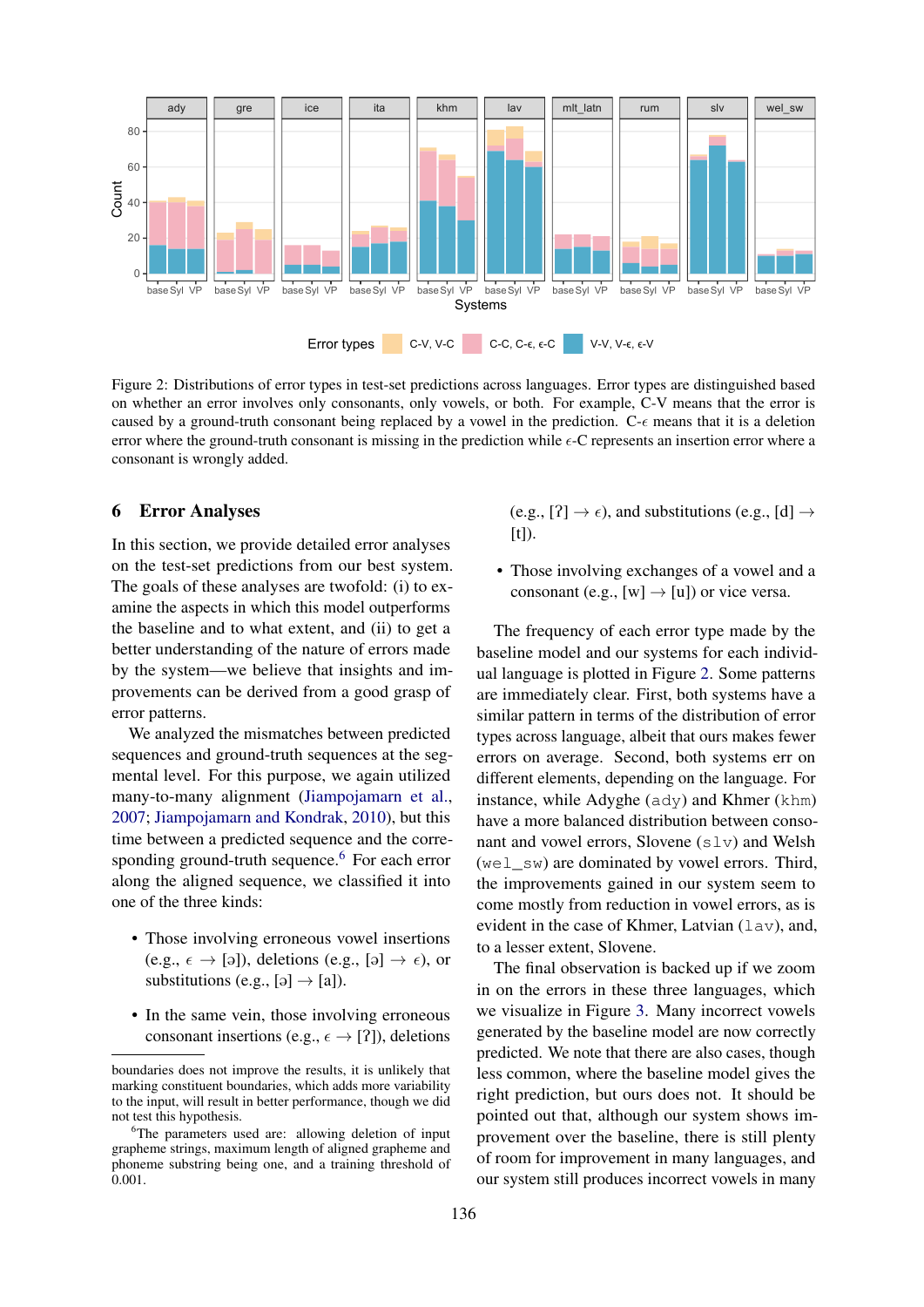<span id="page-6-1"></span>

Figure 3: Comparison of vowels predicted by the baseline model and our best system (VP) with the ground-truth vowels. Here we only visualize the cases where either the baseline model gives the right vowel but our system does not, or vice versa. We do not include cases where both the baseline model and our system predict the correct vowel, or both predict an incorrect vowel, to avoid cluttering the view. Each baseline—ground-truth—ours line represents a set of aligned vowels in the same word; the horizontal line segment between a system and the ground-truth means that the prediction from the system agrees with the ground-truth. Color hues are used to distinguish cases where the prediction from the baseline is correct versus those where the prediction from our second system is correct. Shaded areas on the plots enclose vowels of similar vowel quality.

instances.

Finally, we look at several languages which still resulted in high WER on the test set—ady, gre, ita, khm, lav, and slv. We analyze the confusion matrix analysis to identify clusters of commonly-confused phonemes. This analysis again relies on the alignment between the groundtruth sequence and the corresponding predicted sequence to characterize error distributions. The results from this analysis are shown in Figure [4,](#page-7-0) and some interesting patterns are discussed below. Figure [2](#page-5-2) suggests that Khmer has an equal share of consonant and vowel errors, and the heat maps in Figure [4](#page-7-0) reveal that these errors do not seem to follow a certain pattern. However, a different picture emerges with Latvian and Slovene. For both languages, Figure [2](#page-5-2) indicates the dominance of errors tied to vowels; consonant errors account for a relatively small proportion of errors. This observation is borne out in Figure [4,](#page-7-0) with the consonant heat maps for the two languages displaying a clear diagonal stripe, and the vowel heat maps showing much more off-diagonal signals. What is more interesting is that the vowel errors in fact form clusters, as highlighted by white squares on the heat maps. The general pattern is that confusion only arises *within* a cluster where vowels are of similar quality but differ in terms of length or pitch accent. For example, while [i:] might be incorrectly-predicted as [i], our model does not confuse it with, say, [u]. The challenges these languages present to the models are therefore largely suprasegmental—vowel length and pitch accent, both of which are lexicalized and not explicitly marked in the orthography. For the other three languages, their errors also show distinct patterns: for Adyghe, consonants differing only in secondary features can get confused; in Greek, many errors can be attributed to the mixing of  $[r]$  and  $[r]$ ; in Italian, front and back mid vowels can trick our model.

We hope that our detailed error analyses show not only that these errors "make linguistic sense" and therefore attest to the power of the model but also point out a pathway along which future modeling can be improved.

### <span id="page-6-0"></span>7 Conclusion

This paper presented the approaches adopted by the UBC Linguistics team to tackle the SIGMOR-PHON 2021 Grapheme-to-Phoneme Conversion challenge in the low-resource setting. Our submissions build upon the baseline model with modifications inspired by syllable structure and vowel error patterns. While the first modification does not result in more accurate predictions, the second modification does lead to sizable improvements over the baseline results. Subsequent error analyses reveal that the modified model indeed reduces erroneous vowel predictions for languages whose errors are dominated by vowel mismatches. Our approaches also demonstrate that patterns uncov-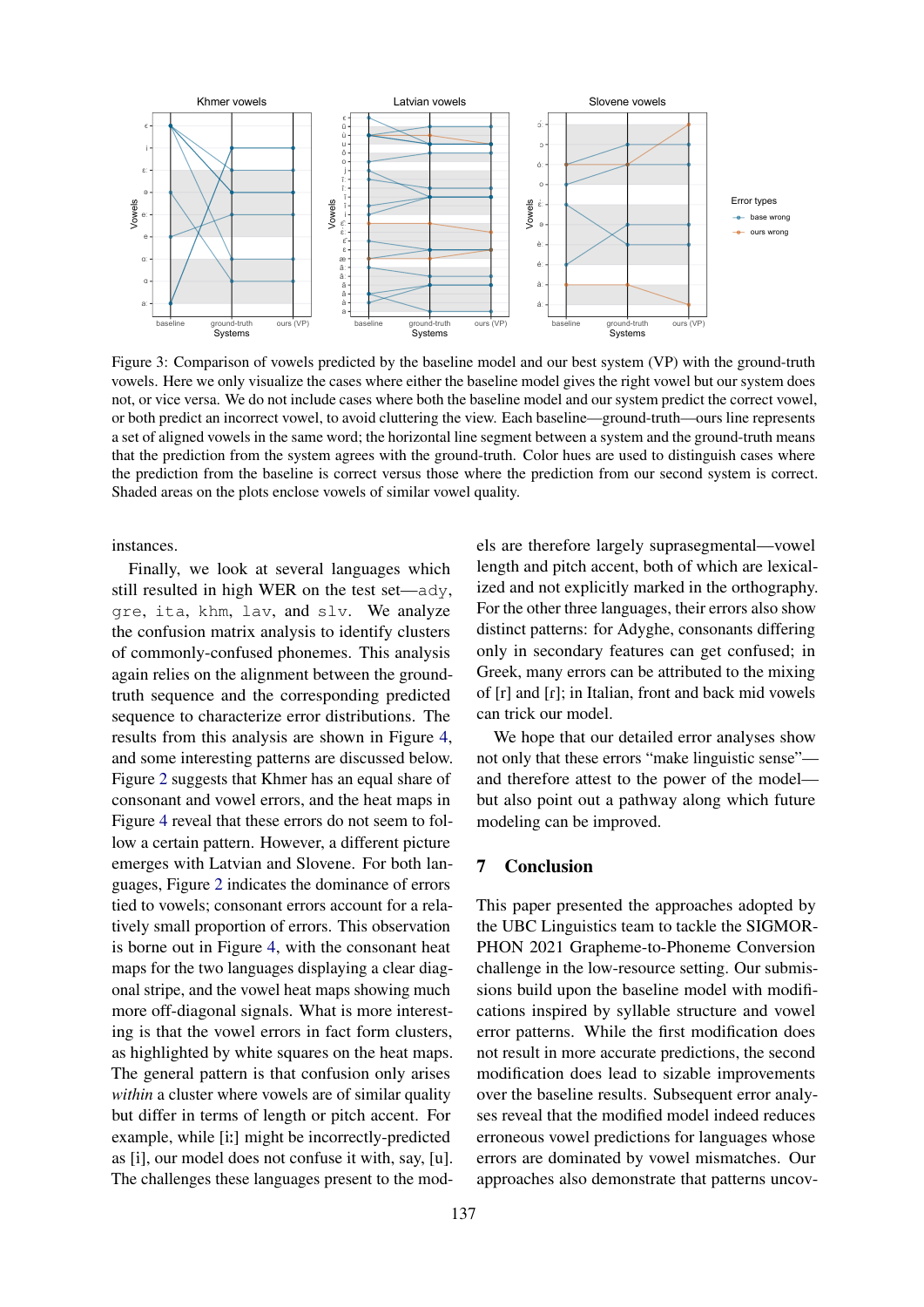

<span id="page-7-0"></span>

Figure 4: Confusion matrices of vowel and consonant predictions by our second system (VP) for languages with the test WER > 20%. Each row represents a predicted segment, with colors across columns indicating the proportion of times the predicted segment matches individual ground-truth segments. A gray row means the segment in question is absent in any predicted phoneme sequences but is present in at least one ground-truth sequence. The diagonal elements represent the number of times for which the predicted segment matches the target segment, while off-diagonal elements are those that are mis-predicted by the system. White squares are added to highlight segment groups where mismatches are common.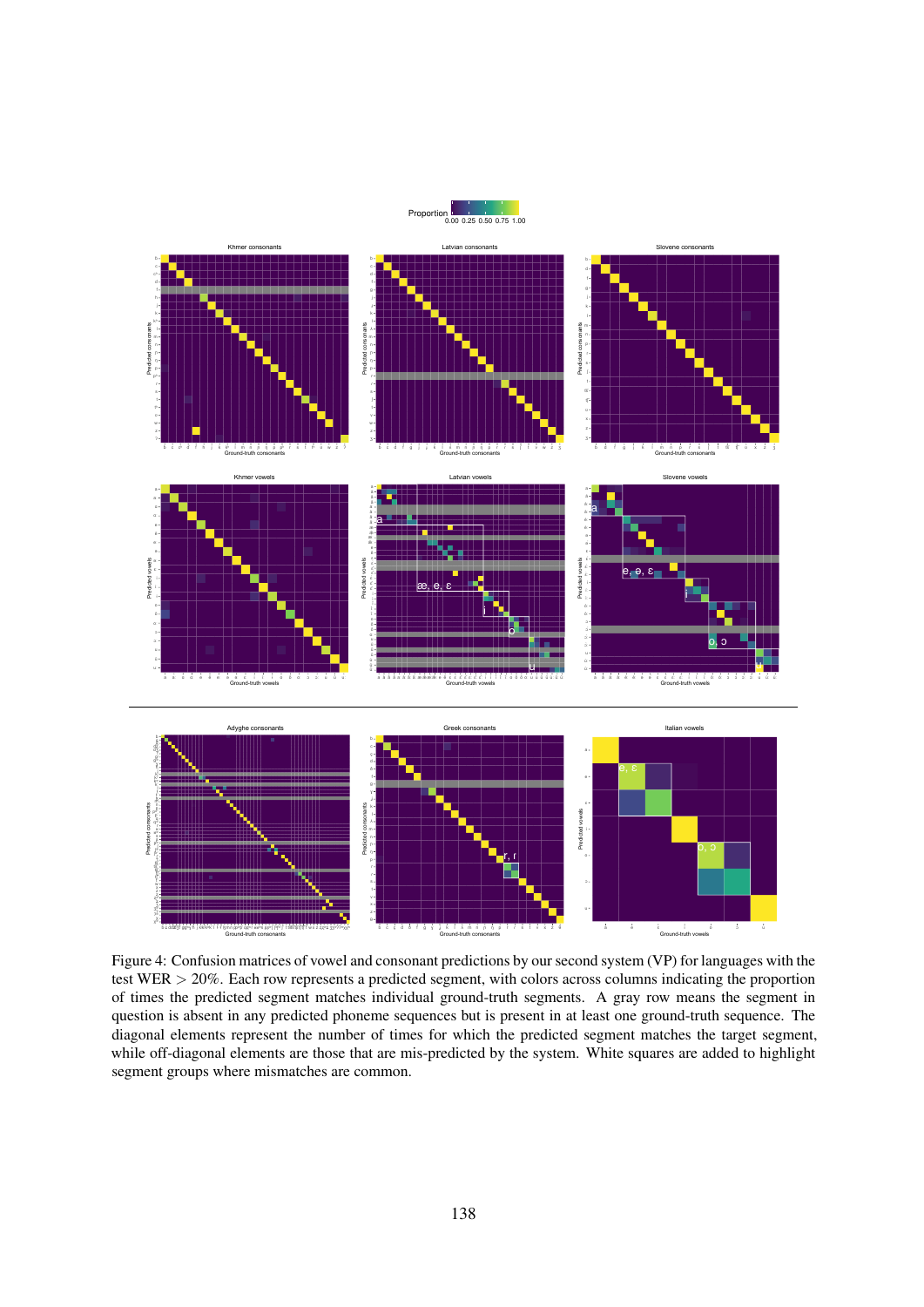ered from careful error analyses can inform the directions for potential improvements.

#### References

- <span id="page-8-2"></span>Maximilian Bisani and Hermann Ney. 2008. [Joint](https://doi.org/10.1016/j.specom.2008.01.002)[sequence models for grapheme-to-phoneme conver](https://doi.org/10.1016/j.specom.2008.01.002)[sion.](https://doi.org/10.1016/j.specom.2008.01.002) *Speech Communication*, 50:434–451.
- <span id="page-8-0"></span>A. P. Dempster, N. M. Laird, and D. B. Rubin. 1977. [Maximum likelihood from incomplete data via the](http://www.jstor.org/stable/2984875) [EM algorithm.](http://www.jstor.org/stable/2984875) *Journal of the Royal Statistical Society. Series B (Methodological)*, 39(1):1–38.
- <span id="page-8-9"></span>Omnia ElSaadany and Benjamin Suter. 2020. [Grapheme-to-phoneme conversion with a mul](https://doi.org/10.18653/v1/2020.sigmorphon-1.7)[tilingual transformer model.](https://doi.org/10.18653/v1/2020.sigmorphon-1.7) In *Proceedings of the Seventeenth SIGMORPHON Workshop on Computational Research in Phonetics, Phonology, and Morphology*, pages 85–89.
- <span id="page-8-19"></span>Daan van Esch, Mason Chua, and Kanishka Rao. 2016. [Predicting pronunciations with syllabification and](https://doi.org/10.21437/Interspeech.2016-1419) [stress with recurrent neural networks.](https://doi.org/10.21437/Interspeech.2016-1419) In *Proceedings of Interspeech 2016*, pages 2841–2845.
- <span id="page-8-20"></span>Kevin Gimpel and Noah A. Smith. 2010. [Softmax](https://www.aclweb.org/anthology/N10-1112)[margin CRFs: Training log-linear models with cost](https://www.aclweb.org/anthology/N10-1112) [functions.](https://www.aclweb.org/anthology/N10-1112) In *Human Language Technologies: The 2010 Annual Conference of the North American Chapter of the ACL*, pages 733–736.
- <span id="page-8-3"></span>Sittichai Jiampojamarn and Grzegorz Kondrak. 2010. [Letter-phoneme alignment: An exploration.](https://www.aclweb.org/anthology/P10-1080) In *Proceedings of the 48th Annual Meeting of the Association for Computational Linguistics*, pages 780–788.
- <span id="page-8-1"></span>Sittichai Jiampojamarn, Grzegorz Kondrak, and Tarek Sherif. 2007. [Applying many-to-many alignments](https://www.aclweb.org/anthology/N07-1047) [and Hidden Markov Models to letter-to-phoneme](https://www.aclweb.org/anthology/N07-1047) [conversion.](https://www.aclweb.org/anthology/N07-1047) In *Proceedings of NAACL HLT 2007*, pages 372–379.
- <span id="page-8-12"></span>Jackson L. Lee, Lucas F. E. Ashby, M. Elizabeth Garza, Yeonju Lee-Sikka, Sean Miller, Alan Wong, Arya D. McCarthy, and Kyle Gorman. 2020. [Massively mul](https://www.aclweb.org/anthology/2020.lrec-1.521)[tilingual pronunciation mining with WikiPron.](https://www.aclweb.org/anthology/2020.lrec-1.521) In *Proceedings of the 12th Conference on Language Resources and Evaluation (LREC 2020)*, pages 4223– 4228.
- <span id="page-8-13"></span>Peter Makarov and Simon Clematide. 2018a. [Imita](https://doi.org/10.18653/v1/D18-1314)[tion learning for neural morphological string trans](https://doi.org/10.18653/v1/D18-1314)[duction.](https://doi.org/10.18653/v1/D18-1314) In *Proceedings of the 2018 Conference on Empirical Methods in Natural Language Processing*, pages 2877–2882.
- <span id="page-8-14"></span>Peter Makarov and Simon Clematide. 2018b. [Neu](https://www.aclweb.org/anthology/C18-1008)[ral transition-based string transduction for limited](https://www.aclweb.org/anthology/C18-1008)[resource setting in morphology.](https://www.aclweb.org/anthology/C18-1008) In *Proceedings of the 27th International Conference on Computational Linguistics*, pages 83–93.
- <span id="page-8-15"></span>Peter Makarov and Simon Clematide. 2018c. [UZH at](https://doi.org/10.18653/v1/K18-3008) [CoNLL-SIGMORPHON 2018 shared task on uni](https://doi.org/10.18653/v1/K18-3008)[versal morphological reinflection.](https://doi.org/10.18653/v1/K18-3008) In *Proceedings of the CoNLL-SIGMORPHON 2018 Shared Task: Universal Morphological Reinflection*, pages 69–75.
- <span id="page-8-16"></span>Peter Makarov and Simon Clematide. 2020. [CLUZH](https://doi.org/10.18653/v1/2020.sigmorphon-1.19) [at SIGMORPHON 2020 shared task on multilin](https://doi.org/10.18653/v1/2020.sigmorphon-1.19)[gual grapheme-to-phoneme conversion.](https://doi.org/10.18653/v1/2020.sigmorphon-1.19) In *Proceedings of the Seventeenth SIGMORPHON Workshop on Computational Research in Phonetics, Phonology, and Morphology*, pages 171–176.
- <span id="page-8-4"></span>Josef R. Novak, Nobuaki Minematsu, and Keikichi Hirose. 2012. [WFST-based grapheme-to-phoneme](https://www.aclweb.org/anthology/W12-6208) [conversion: Open source tools for alignment, model](https://www.aclweb.org/anthology/W12-6208)[building and decoding.](https://www.aclweb.org/anthology/W12-6208) In *Proceedings of the 10th International Workshop on Finite State Methods and Natural Language Processing*, pages 45–49.
- <span id="page-8-5"></span>Josef Robert Novak, Nobuaki Minematsu, and Keikichi Hirose. 2015. [Phonetisaurus: Exploring garpheme](https://doi.org/10.1017/S1351324915000315)[to-phoneme conversion with joint n-gram models in](https://doi.org/10.1017/S1351324915000315) [the WFST framework.](https://doi.org/10.1017/S1351324915000315) *Natural Language Engineering*, 22(6):907–938.
- <span id="page-8-10"></span>Ben Peters and André F. T. Martins. 2020. [DeepSPIN](https://doi.org/10.18653/v1/2020.sigmorphon-1.4) [at SIGMORPHON 2020: One-size-fits-all multilin](https://doi.org/10.18653/v1/2020.sigmorphon-1.4)[gual models.](https://doi.org/10.18653/v1/2020.sigmorphon-1.4) In *Proceedings of the Seventeenth SIG-MORPHON Workshop on Computational Research in Phonetics, Phonology, and Morphology*, pages 63–69.
- <span id="page-8-6"></span>Kanishka Rao, Fuchun Peng, Haşim Sak, and Françoise Beaufays. 2015. [Grapheme-to-phoneme](https://doi.org/10.1109/ICASSP.2015.7178767) [conversion using long short-term memory recurrent](https://doi.org/10.1109/ICASSP.2015.7178767) [neural networks.](https://doi.org/10.1109/ICASSP.2015.7178767) In *IEEE International Conference on Acoustics, Speech and Signal Processing (ICASSP)*, pages 4225–4229.
- <span id="page-8-17"></span>Eric Sven Ristad and Peter N. Yianilos. 1998. [Learning](https://doi.org/10.1109/34.682181) [string-edit distance.](https://doi.org/10.1109/34.682181) *IEEE Transactions on Pattern Analysis and Machine Intelligence*, 20(5):522–532.
- <span id="page-8-7"></span>Shubham Toshniwal and Karen Livescu. 2016. [Jointly](https://doi.org/10.1109/SLT.2016.7846248) [learning to align and convert graphemes to](https://doi.org/10.1109/SLT.2016.7846248) [phonemes with neural attention models.](https://doi.org/10.1109/SLT.2016.7846248) In *2016 IEEE Spoken Language Technology Workshop (SLT)*, pages 76–82.
- <span id="page-8-18"></span>Rebecca Treiman. 1994. [To what extent do ortho](https://doi.org/10.1007/BF02143178)[graphic units in print mirror phonological units in](https://doi.org/10.1007/BF02143178) [speech?](https://doi.org/10.1007/BF02143178) *Journal of Psycholinguistic Research*, 23(1):91–110.
- <span id="page-8-8"></span>Ashish Vaswani, Noam Shazeer, Niki Parmar, Jakob Uszkoreit, Llion Jones, Aidan N. Gomez, Łukaaz Kaiser, and Illia Polosukhin. 2017. [Attention is all](https://proceedings.neurips.cc/paper/2017/file/3f5ee243547dee91fbd053c1c4a845aa-Paper.pdf) [you need.](https://proceedings.neurips.cc/paper/2017/file/3f5ee243547dee91fbd053c1c4a845aa-Paper.pdf) In *Proceedings of the 31st Conference on Neural Information Processing Systems (NIPS 2017)*, pages 1–11.
- <span id="page-8-11"></span>Kaili Vesik, Muhammad Abdul-Mageed, and Miikka Silfverberg. 2020. [One model to pronounce them](https://doi.org/10.18653/v1/2020.sigmorphon-1.16) [all: Multilingual grapheme-to-phoneme conversion](https://doi.org/10.18653/v1/2020.sigmorphon-1.16) [with a Transformer ensemble.](https://doi.org/10.18653/v1/2020.sigmorphon-1.16) In *Proceedings of the*